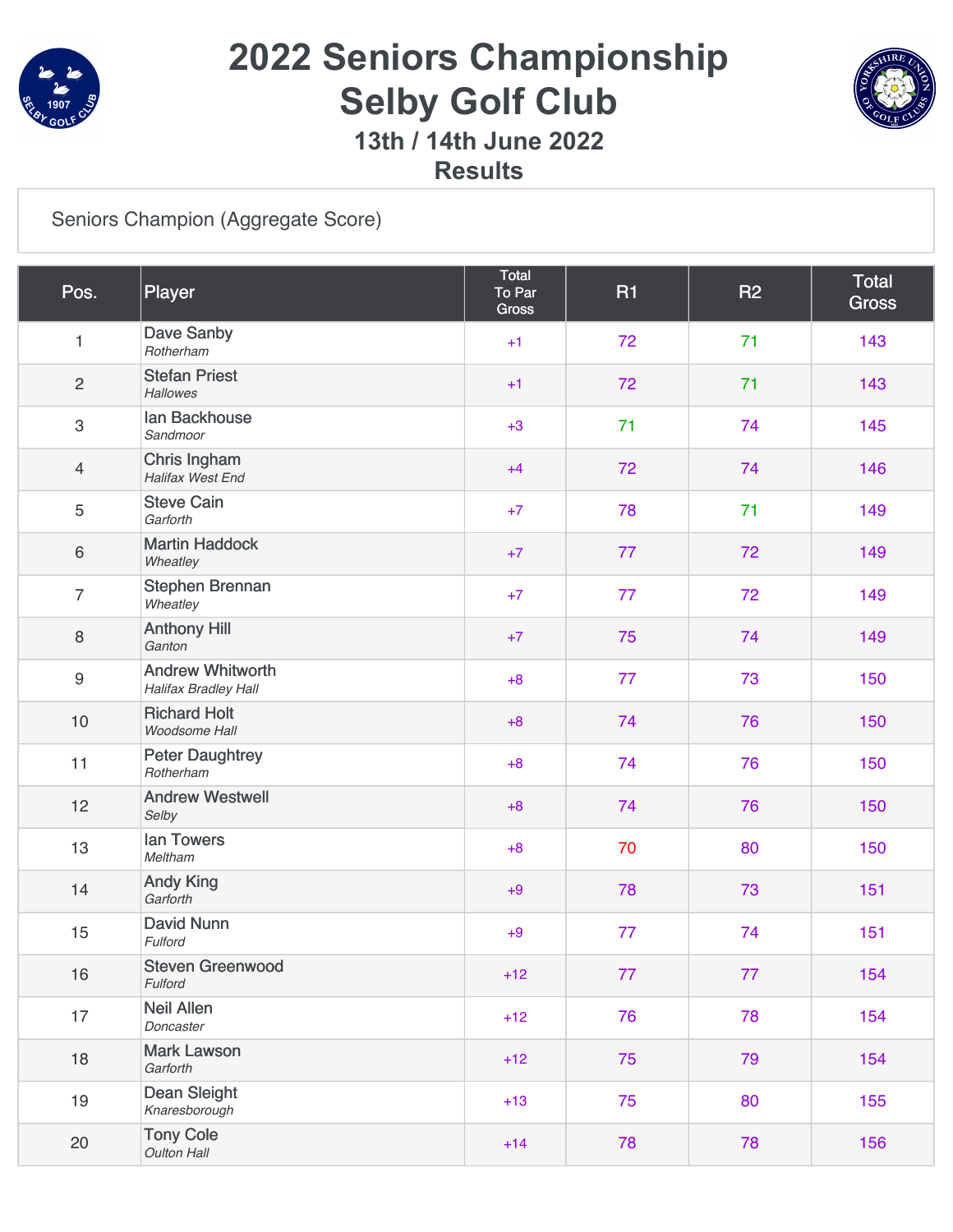



| 21 | <b>David Greenwood</b><br><b>Boothferry</b>               | $+15$ | 81 | 76 | 157 |
|----|-----------------------------------------------------------|-------|----|----|-----|
| 22 | <b>Robert Treweek</b><br><b>Moortown</b>                  | $+15$ | 79 | 78 | 157 |
| 23 | John Macnamara<br>Headingley                              | $+15$ | 79 | 78 | 157 |
| 24 | <b>Neil Harvey</b><br>Doncaster                           | $+15$ | 72 | 85 | 157 |
| 25 | <b>Rodney Shimwell</b><br><b>Beverley and East Riding</b> | $+16$ | 82 | 76 | 158 |
| 26 | <b>Andrew Marson</b><br>Hornsea                           | $+16$ | 78 | 80 | 158 |
| 27 | <b>David Leaf</b><br>Ganton                               | $+17$ | 82 | 77 | 159 |
| 28 | <b>Charles Turner</b><br>Howley Hall                      | $+17$ | 80 | 79 | 159 |
| 29 | <b>Kevin Parkes</b><br>Lindrick                           | $+17$ | 77 | 82 | 159 |
| 30 | <b>Neil Crapper</b><br>York                               | $+17$ | 76 | 83 | 159 |
| 31 | <b>Alan Shearer</b><br><b>Forest Park</b>                 | $+18$ | 81 | 79 | 160 |
| 32 | lan Smith<br>Bedale                                       | $+18$ | 81 | 79 | 160 |
| 33 | <b>Desmond Lawson</b><br>Darrington                       | $+18$ | 79 | 81 | 160 |
| 34 | <b>John Shaw</b><br>Horsforth                             | $+18$ | 79 | 81 | 160 |
| 35 | <b>Andrew Clarke</b><br>Oakdale                           | $+18$ | 79 | 81 | 160 |
| 36 | <b>Kevin Henman</b><br>Scarborough South Cliff            | $+18$ | 79 | 81 | 160 |
| 37 | <b>Graham Cox</b><br>Woodsome Hall                        | $+18$ | 78 | 82 | 160 |
| 38 | <b>Clive Mcfadzean</b><br><b>Halifax Bradley Hall</b>     | $+18$ | 77 | 83 | 160 |
| 39 | <b>Stephen Mason</b><br>Wakefield                         | $+18$ | 76 | 84 | 160 |
| 40 | <b>Philip Cross</b><br>Hornsea                            | $+19$ | 81 | 80 | 161 |
| 41 | <b>Stephen Bradley</b><br>Knaresborough                   | $+19$ | 80 | 81 | 161 |
| 42 | lan Clarke<br>Lindrick                                    | $+19$ | 80 | 81 | 161 |
| 43 | <b>Stuart Johnson</b><br>Wortley                          | $+19$ | 79 | 82 | 161 |
| 44 | <b>Andrew Collings</b><br>Wortley                         | $+20$ | 87 | 75 | 162 |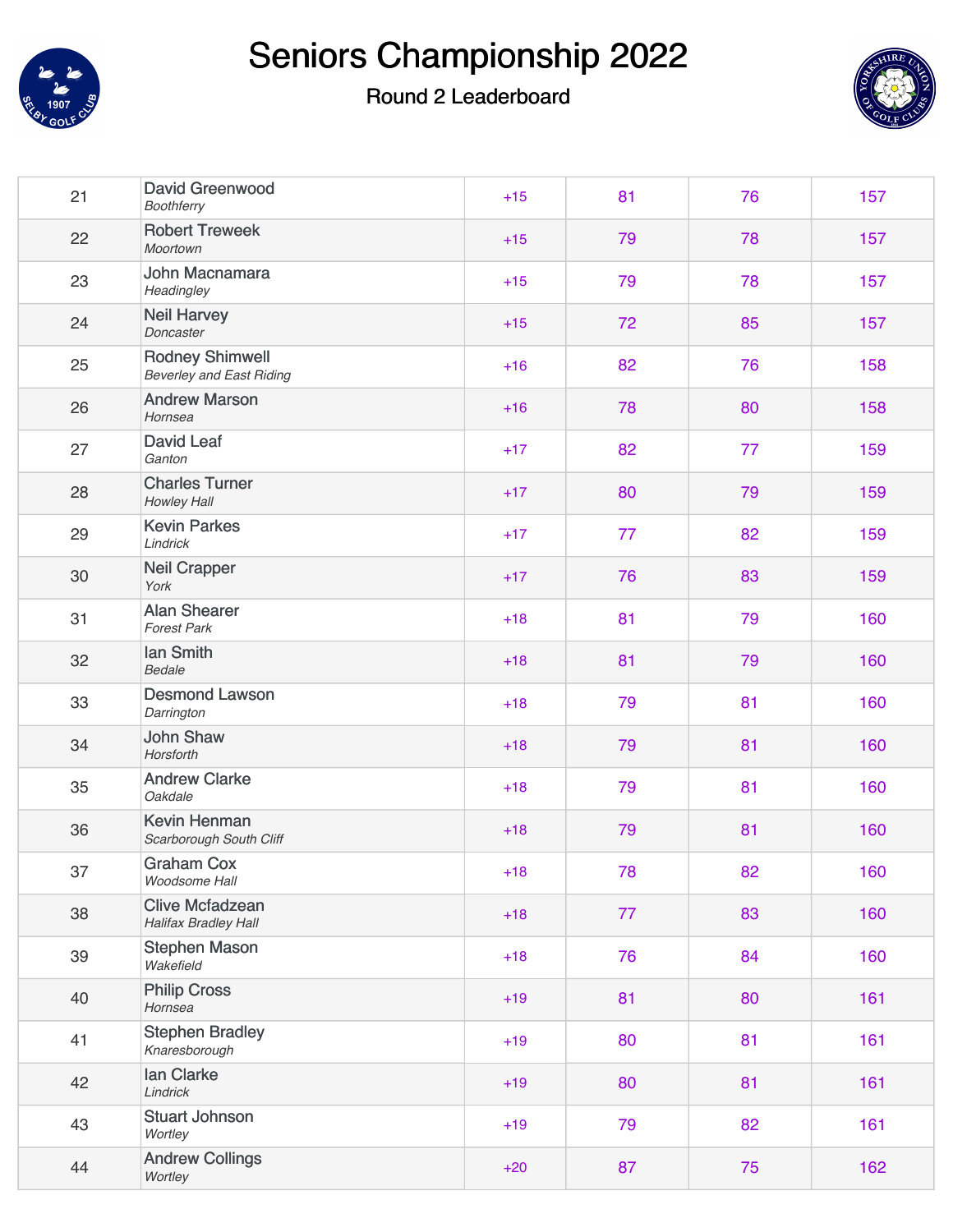



| 45 | <b>Bob Martin</b><br>Headingley                   | $+20$ | 81 | 81 | 162 |
|----|---------------------------------------------------|-------|----|----|-----|
| 46 | <b>Frank Greaves</b><br>Huddersfield              | $+20$ | 77 | 85 | 162 |
| 47 | <b>Michael Sowerby</b><br>Doncaster Town Moor     | $+21$ | 82 | 81 | 163 |
| 48 | <b>Chris Coward</b><br>The Oaks                   | $+21$ | 81 | 82 | 163 |
| 49 | <b>Paul White</b><br>Moortown                     | $+21$ | 80 | 83 | 163 |
| 50 | <b>Brian Mould</b><br>Otley                       | $+21$ | 80 | 83 | 163 |
| 51 | <b>Mark Charity</b><br>Wortley                    | $+22$ | 85 | 79 | 164 |
| 52 | <b>Jason Shaw</b><br>Pontefract                   | $+22$ | 84 | 80 | 164 |
| 53 | <b>Leonard Huxter</b><br>Pannal                   | $+22$ | 78 | 86 | 164 |
| 54 | <b>Nigel Bolam</b><br>Huddersfield                | $+22$ | 78 | 86 | 164 |
| 55 | <b>Simon Plumbe</b><br>Rotherham                  | $+23$ | 84 | 81 | 165 |
| 56 | <b>Richard Pallister</b><br><b>Rudding Park</b>   | $+23$ | 83 | 82 | 165 |
| 57 | <b>Stephen Pybus</b><br>Ganton                    | $+23$ | 83 | 82 | 165 |
| 58 | <b>Stewart Lobley</b><br><b>Bingley St Ives</b>   | $+23$ | 82 | 83 | 165 |
| 59 | <b>John Lawton</b><br>Outlane                     | $+23$ | 81 | 84 | 165 |
| 60 | <b>John Barrett</b><br>Moortown                   | $+24$ | 85 | 81 | 166 |
| 61 | <b>Paul Taylor</b><br><b>Halifax Bradley Hall</b> | $+24$ | 84 | 82 | 166 |
| 62 | Sean Needham<br>Lindrick                          | $+24$ | 84 | 82 | 166 |
| 63 | <b>Andrew Kidd</b><br>Saltburn                    | $+24$ | 84 | 82 | 166 |
| 64 | <b>Paul Fullerton</b><br>Moortown                 | $+24$ | 82 | 84 | 166 |
| 65 | <b>Neil Audsley</b><br>Fulford                    | $+25$ | 89 | 78 | 167 |
| 66 | <b>Nick Dodsworth</b><br>Knaresborough            | $+25$ | 80 | 87 | 167 |
| 67 | Nicholas Hughes<br>Romanby                        | $+26$ | 89 | 79 | 168 |
| 68 | <b>Keith Geal</b><br>Silkstone                    | $+26$ | 87 | 81 | 168 |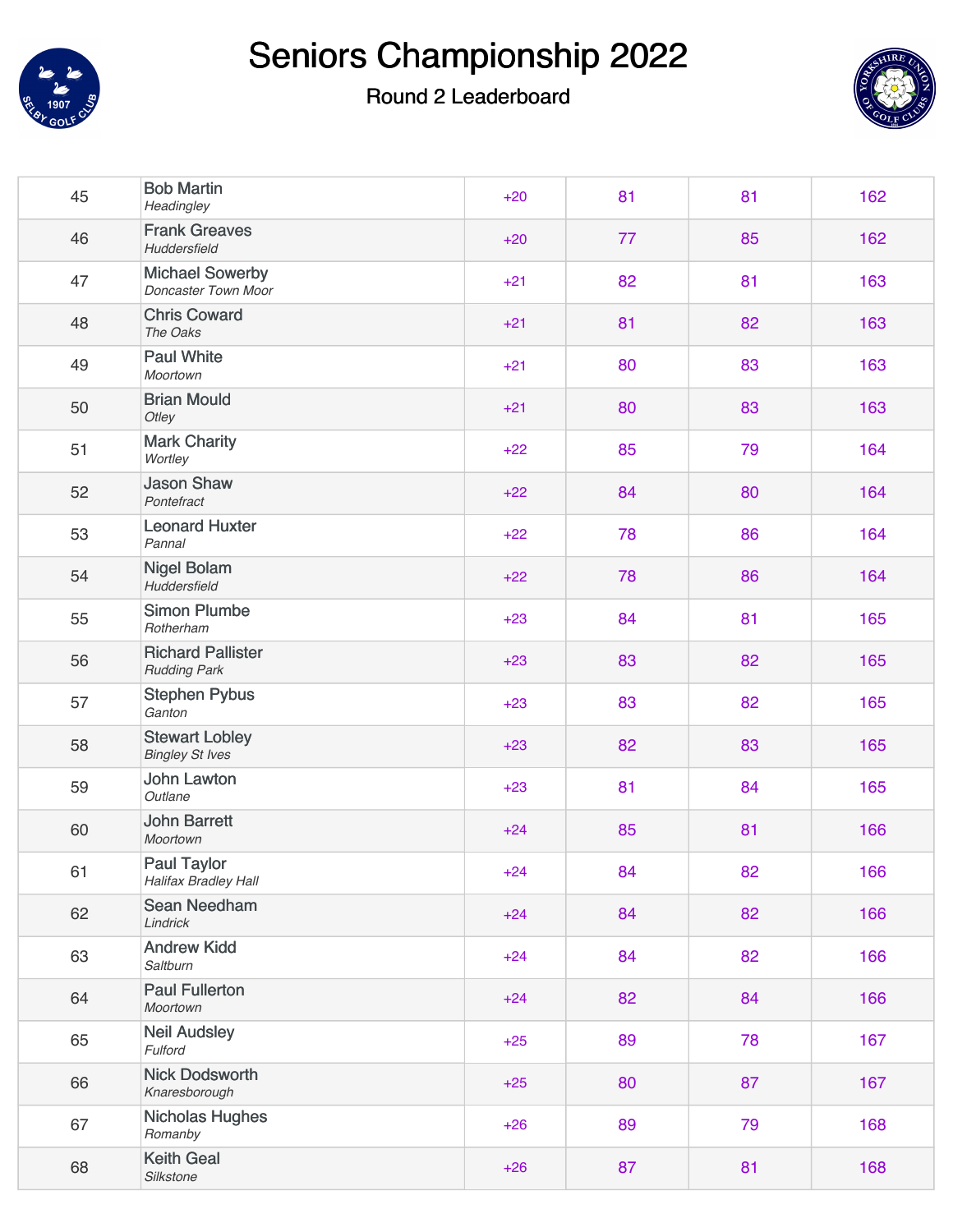



| 69 | <b>James Ward</b><br><b>Crosland Heath</b>         | $+26$ | 86 | 82 | 168 |
|----|----------------------------------------------------|-------|----|----|-----|
| 70 | <b>Peter Wolstenholme</b><br>Pike Hills            | $+26$ | 84 | 84 | 168 |
| 71 | Simon Edmondson<br>Fulford                         | $+26$ | 82 | 86 | 168 |
| 72 | <b>Keith Prytherch</b><br>Saltburn                 | $+27$ | 91 | 78 | 169 |
| 73 | <b>Terry Gills</b><br>York                         | $+27$ | 88 | 81 | 169 |
| 74 | <b>David Peel</b><br>Halifax                       | $+27$ | 85 | 84 | 169 |
| 75 | <b>Richard Fisher</b><br>Garforth                  | $+27$ | 84 | 85 | 169 |
| 76 | <b>Adam Squire</b><br>Scarcroft                    | $+27$ | 79 | 90 | 169 |
| 77 | John Freeman<br>Willow Valley                      | $+28$ | 86 | 84 | 170 |
| 78 | <b>Darrell Robinson</b><br>Fulford                 | $+28$ | 86 | 84 | 170 |
| 79 | <b>David Lockett</b><br><b>Rudding Park</b>        | $+28$ | 84 | 86 | 170 |
| 80 | Lee Holmes<br>Keighley                             | $+29$ | 90 | 81 | 171 |
| 81 | <b>Martin Hoyland</b><br>Lees Hall                 | $+29$ | 86 | 85 | 171 |
| 82 | <b>Jamie McPhillips</b><br>Romanby                 | $+30$ | 88 | 84 | 172 |
| 83 | <b>Geoffrey Stericker</b><br>Fulford               | $+30$ | 85 | 87 | 172 |
| 84 | <b>Stuart Hinchliffe</b><br>Hallamshire            | $+31$ | 89 | 84 | 173 |
| 85 | <b>Phillip Joynes</b><br>Scarcroft                 | $+31$ | 87 | 86 | 173 |
| 86 | lan Land<br>Moor Allerton                          | $+32$ | 86 | 88 | 174 |
| 87 | <b>Roger Tolson</b><br>Cleckheaton & District      | $+32$ | 84 | 90 | 174 |
| 88 | <b>Michael Smith</b><br>Lindrick                   | $+33$ | 89 | 86 | 175 |
| 89 | <b>Stephen Deighton</b><br>Scarborough South Cliff | $+34$ | 85 | 91 | 176 |
| 90 | <b>Randolph Holt</b><br>Low Laithes                | $+34$ | 81 | 95 | 176 |
| 91 | <b>Richard Bradbury</b><br>Wakefield               | $+35$ | 89 | 88 | 177 |
| 92 | <b>Graham Gregg</b><br>Crookhill Park              | $+37$ | 88 | 91 | 179 |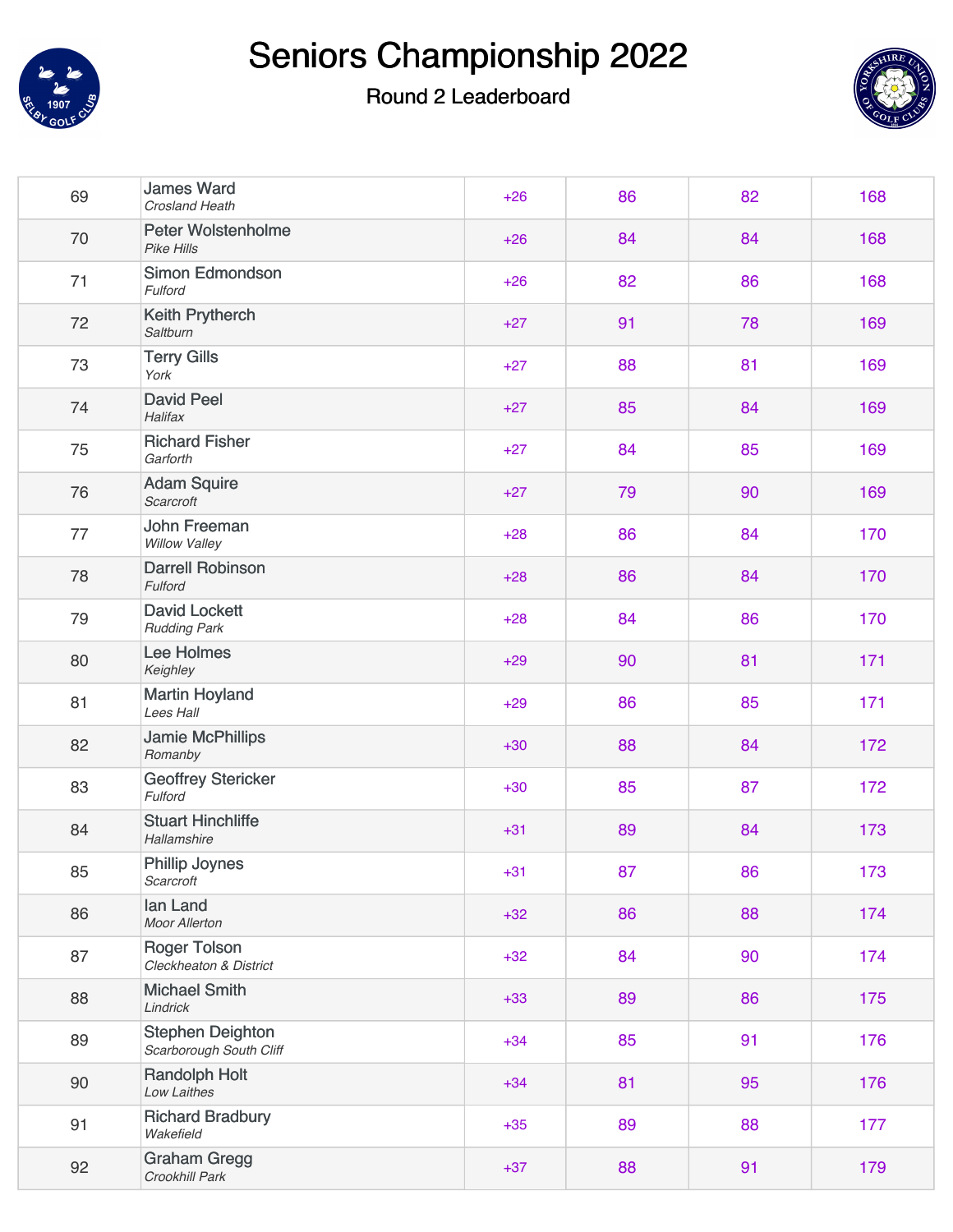



| 93           | <b>David Firth</b><br>Knaresborough         | $+37$                    | 87              | 92          | 179          |
|--------------|---------------------------------------------|--------------------------|-----------------|-------------|--------------|
| 94           | <b>Andrew Webster</b><br>Ganton             | $+38$                    | 88              | 92          | 180          |
| 95           | lan Norman<br>Fulford                       | $+39$                    | 91              | 90          | 181          |
| 96           | John Broadbent<br>Halifax                   | $+39$                    | 89              | 92          | 181          |
| 97           | <b>Robin Merchant</b><br>Huddersfield       | $+41$                    | 93              | 90          | 183          |
| 98           | <b>John Hewitt</b><br>Hickleton             | $+42$                    | 89              | 95          | 184          |
| 99           | <b>Andrew Wright</b><br>Wortley             | $+47$                    | 93              | 96          | 189          |
| 100          | <b>Mike Bowker</b><br>The Oaks              | $+52$                    | 94              | 100         | 194          |
| 101          | <b>Mark Spriggs</b><br>Huddersfield         | $+55$                    | 91              | 106         | 197          |
| <b>WD</b>    | <b>Andy Holmes</b><br>Kirkbymoorside        | $\overline{\phantom{a}}$ | 84              | <b>WD</b>   | <b>WD</b>    |
| <b>WD</b>    | <b>Graham Dobbs</b><br>Rotherham            | $\overline{\phantom{a}}$ | 86<br><b>WD</b> |             | <b>WD</b>    |
| <b>WD</b>    | <b>Bernard Fee</b><br>Huddersfield          | $\overline{\phantom{a}}$ | <b>WD</b>       |             | <b>WD</b>    |
| <b>WD</b>    | <b>Bryan Sewell</b><br>Wakefield            | $\blacksquare$           | <b>WD</b>       |             | <b>WD</b>    |
| <b>NR</b>    | <b>John Enos</b><br>York                    |                          | <b>NR</b>       | 83          | <b>NR</b>    |
| <b>DNF</b>   | <b>Johnny Lawrence</b><br>Moor Allerton     | ÷,                       | 82              | <b>DNF</b>  | <b>DNF</b>   |
| <b>DNF</b>   | <b>Mark Metcalfe</b><br>York                | $\overline{\phantom{a}}$ | 82              | <b>DNF</b>  | <b>DNF</b>   |
| <b>DNF</b>   | <b>Andrew Greetham</b><br>Beverley          |                          | 84              | <b>DNF</b>  | <b>DNF</b>   |
| <b>DNF</b>   | <b>Tim Kent</b><br>Selby                    |                          | 85              | <b>DNF</b>  | <b>DNF</b>   |
| <b>DNF</b>   | <b>Chris Wallis</b><br>Garforth             | $\overline{\phantom{a}}$ | 91              | <b>DNF</b>  | <b>DNF</b>   |
| <b>DNF</b>   | <b>Mark Oswald</b><br>Boothferry            |                          | 91              | <b>DNF</b>  | <b>DNF</b>   |
| <b>DNF</b>   | <b>Michael Mchale</b><br>Sickleholme        |                          | 93              | <b>DNF</b>  | <b>DNF</b>   |
| <b>O</b> DNF | <b>Marshall Newman</b><br>Leeds Golf Centre |                          | <b>O</b> DNF    |             | <b>O</b> DNF |
| <b>ODNF</b>  | <b>Mark Wood</b><br>Garforth                | $\overline{\phantom{m}}$ | 84              | <b>ODNF</b> | <b>O</b> DNF |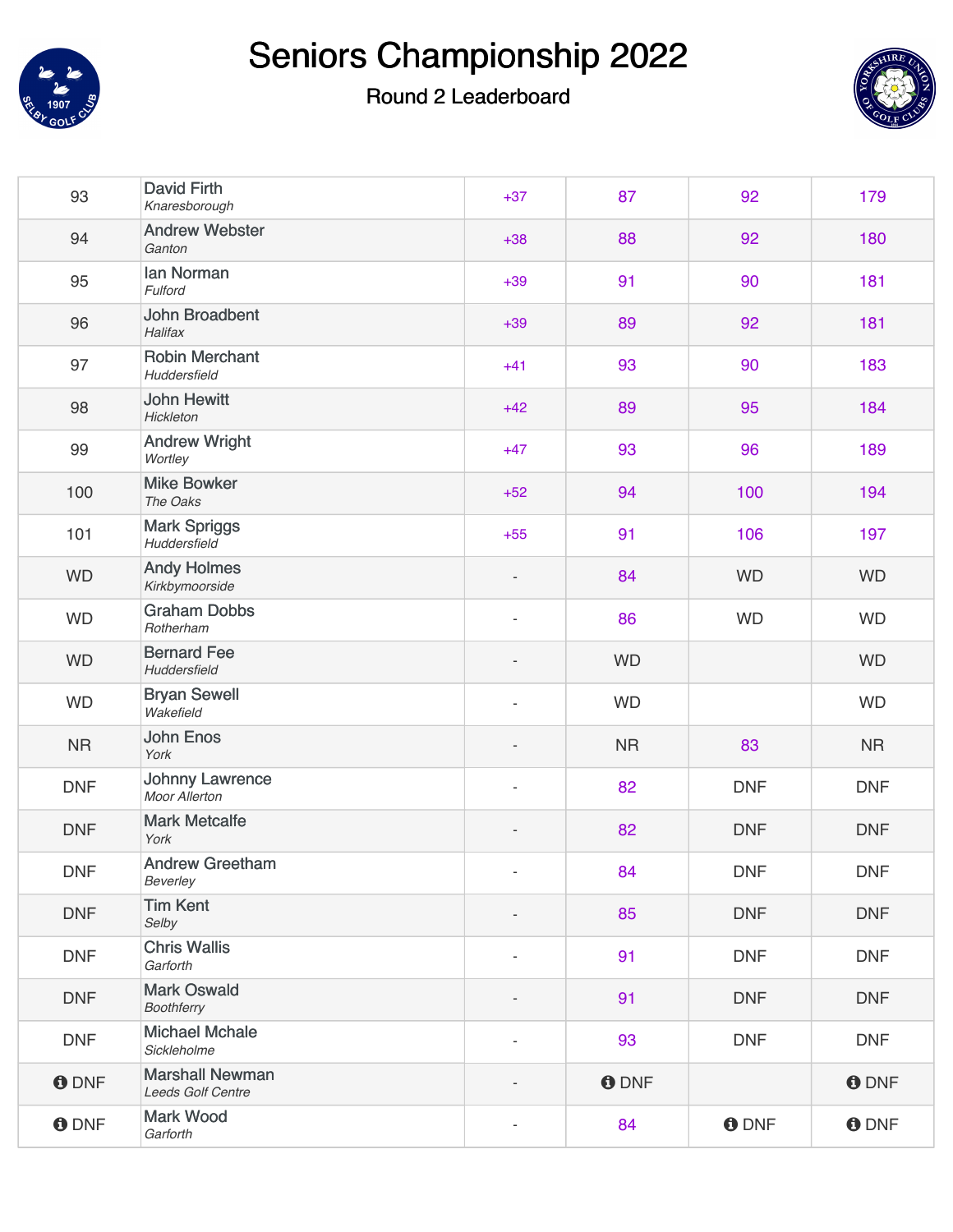

### Round 2 Leaderboard



[Veterans Champion \(Aggregate score\) - Veterans \(65+\)](https://static.golfgenius.com/v2tournaments/8198038223755180665?called_from=&round_index=2)

| Pos.                      | Player                                                    | <b>Total</b><br>To Par<br>Gross | <b>R1</b> | <b>R2</b> | <b>Total</b><br><b>Gross</b> |
|---------------------------|-----------------------------------------------------------|---------------------------------|-----------|-----------|------------------------------|
| 1                         | <b>Rodney Shimwell</b><br><b>Beverley and East Riding</b> | $+16$                           | 82        | 76        | 158                          |
| $\overline{2}$            | <b>Neil Crapper</b><br>York                               | $+17$                           | 76        | 83        | 159                          |
| $\ensuremath{\mathsf{3}}$ | lan Smith<br><b>Bedale</b>                                | $+18$                           | 81        | 79        | 160                          |
| 4                         | <b>Stephen Mason</b><br>Wakefield                         | $+18$                           | 76        | 84        | 160                          |
| 5                         | <b>Andrew Collings</b><br>Wortley                         | $+20$                           | 87        | 75        | 162                          |
| 6                         | <b>Bob Martin</b><br>Headingley                           | $+20$                           | 81        | 81        | 162                          |
| $\overline{7}$            | <b>Michael Sowerby</b><br>Doncaster Town Moor             | $+21$                           | 82        | 81        | 163                          |
| 8                         | <b>Leonard Huxter</b><br>Pannal                           | $+22$                           | 78        | 86        | 164                          |
| $\boldsymbol{9}$          | <b>Simon Plumbe</b><br>Rotherham                          | $+23$                           | 84        | 81        | 165                          |
| 10                        | <b>Stewart Lobley</b><br><b>Bingley St Ives</b>           | $+23$                           | 82        | 83        | 165                          |
| 11                        | <b>Andrew Kidd</b><br>Saltburn                            | $+24$                           | 84        | 82        | 166                          |
| 12                        | <b>Paul Fullerton</b><br>Moortown                         | $+24$                           | 82        | 84        | 166                          |
| 13                        | <b>David Peel</b><br>Halifax                              | $+27$                           | 85        | 84        | 169                          |
| 14                        | <b>John Freeman</b><br><b>Willow Valley</b>               | $+28$                           | 86        | 84        | 170                          |
| 15                        | <b>Darrell Robinson</b><br>Fulford                        | $+28$                           | 86        | 84        | 170                          |
| 16                        | <b>Martin Hoyland</b><br>Lees Hall                        | $+29$                           | 86        | 85        | 171                          |
| 17                        | <b>Geoffrey Stericker</b><br>Fulford                      | $+30$                           | 85        | 87        | 172                          |
| 18                        | <b>Roger Tolson</b><br>Cleckheaton & District             | $+32$                           | 84        | 90        | 174                          |
| 19                        | <b>Michael Smith</b><br>Lindrick                          | $+33$                           | 89        | 86        | 175                          |
| 20                        | <b>Stephen Deighton</b><br>Scarborough South Cliff        | $+34$                           | 85        | 91        | 176                          |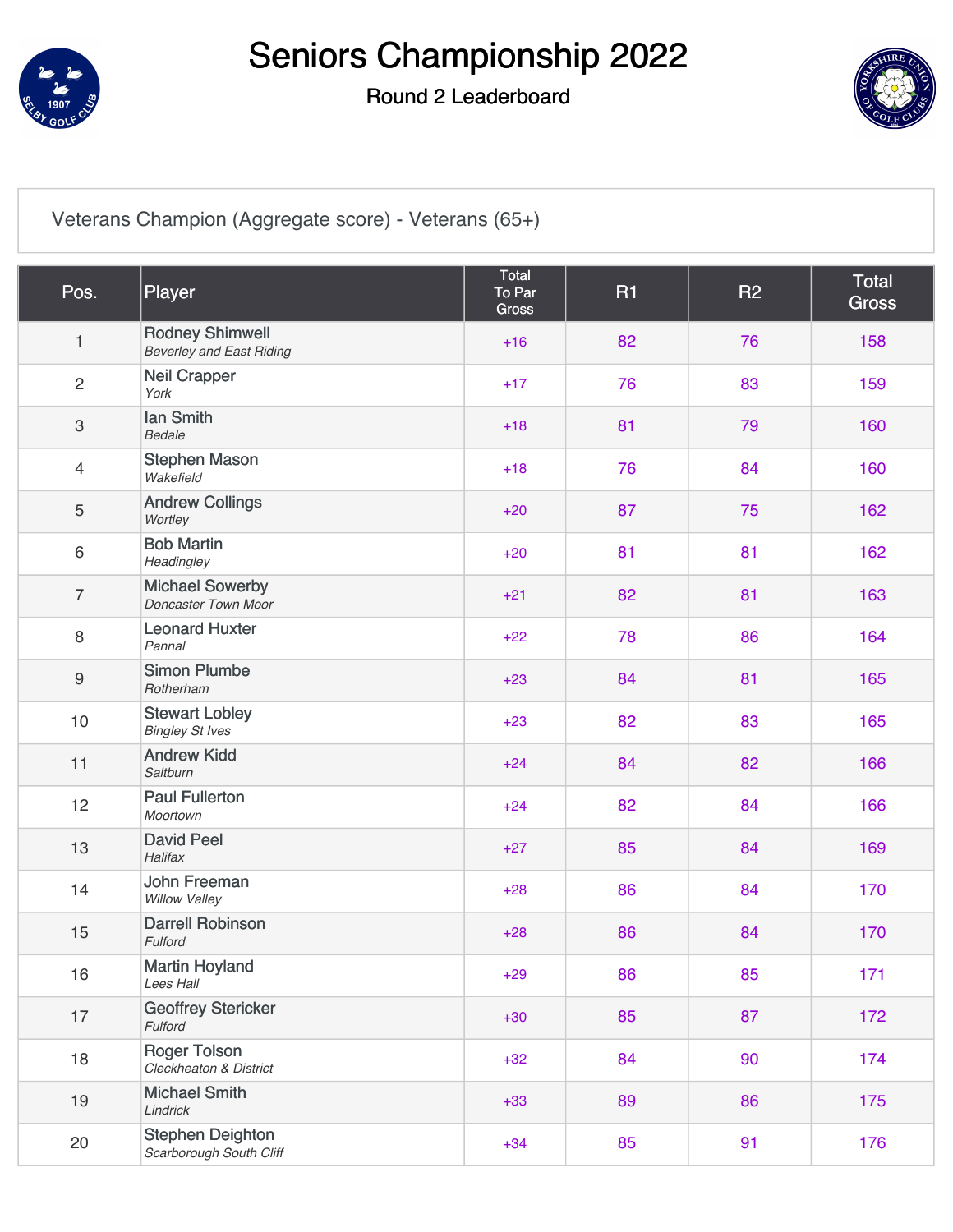



| 21           | <b>Randolph Holt</b><br><b>Low Laithes</b>         | $+34$                    | 81           | 95           | 176          |
|--------------|----------------------------------------------------|--------------------------|--------------|--------------|--------------|
| 22           | <b>Graham Gregg</b><br>Crookhill Park              | $+37$                    | 88           | 91           | 179          |
| 23           | John Broadbent<br><b>Halifax</b>                   | $+39$                    | 89           | 92           | 181          |
| 24           | <b>Robin Merchant</b><br>Huddersfield              | $+41$                    | 93           | 90           | 183          |
| 25           | <b>Mike Bowker</b><br>The Oaks                     | $+52$                    | 94           | 100          | 194          |
| <b>DNF</b>   | <b>Michael Mchale</b><br>Sickleholme               | $\overline{\phantom{a}}$ | 93           | <b>DNF</b>   | <b>DNF</b>   |
| <b>O</b> DNF | <b>Marshall Newman</b><br><b>Leeds Golf Centre</b> | $\overline{\phantom{a}}$ | <b>O</b> DNF |              | <b>O</b> DNF |
| <b>O</b> DNF | <b>Mark Wood</b><br>Garforth                       | $\overline{\phantom{a}}$ | 84           | <b>O</b> DNF | <b>O</b> DNF |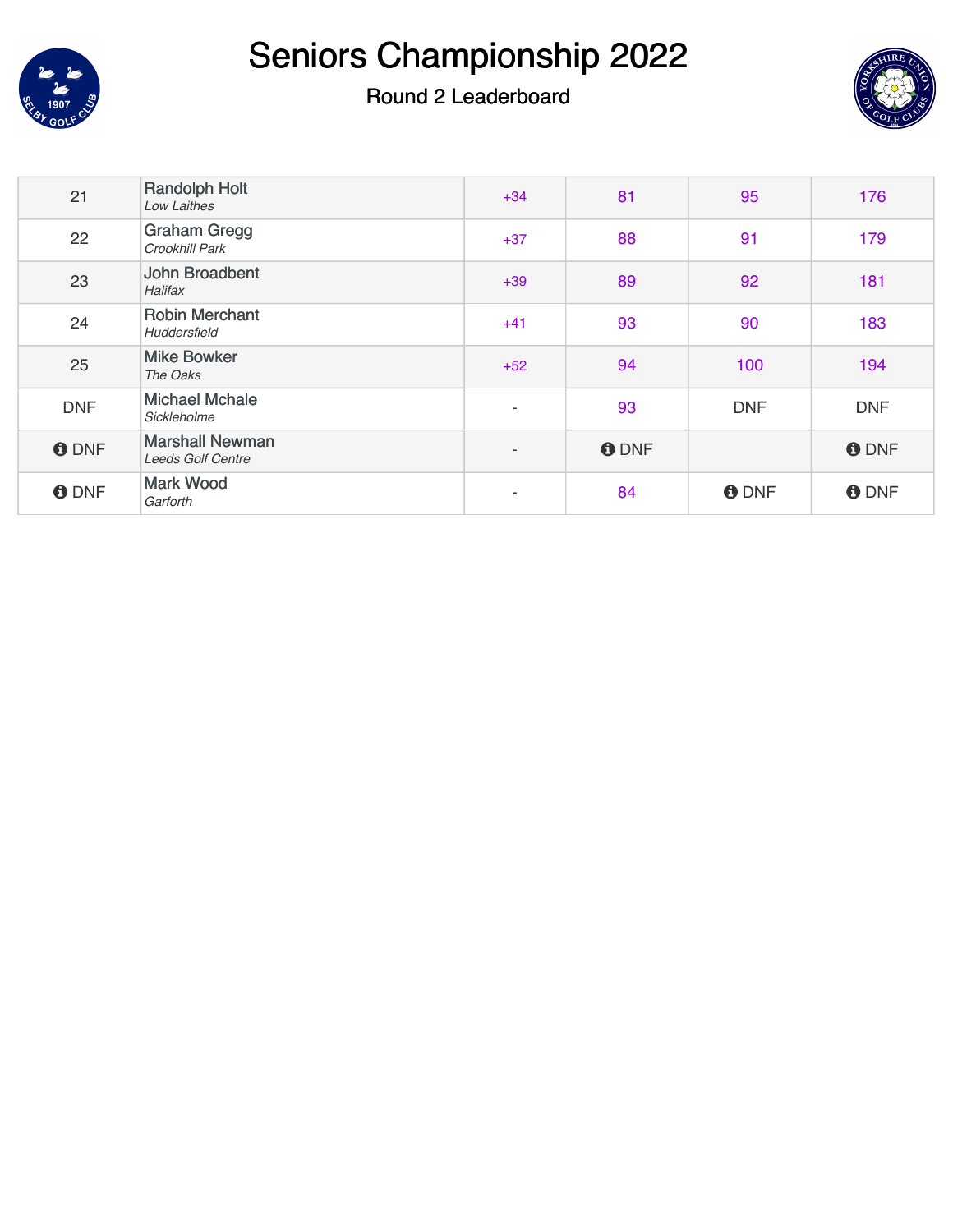

### Round 2 Leaderboard



[Lowest aggregate gross score \(55 to59\) - 55 to 59](https://static.golfgenius.com/v2tournaments/8198038242176563836?called_from=&round_index=2)

| Pos.             | Player                                 | Total<br>To Par<br>Gross | <b>R1</b> | <b>R2</b> | Total<br><b>Gross</b> |
|------------------|----------------------------------------|--------------------------|-----------|-----------|-----------------------|
| $\mathbf{1}$     | Dave Sanby<br>Rotherham                | $+1$                     | 72        | 71        | 143                   |
| $\overline{2}$   | <b>Stefan Priest</b><br>Hallowes       | $+1$                     | 72        | 71        | 143                   |
| $\mathfrak{S}$   | lan Backhouse<br>Sandmoor              | $+3$                     | 71        | 74        | 145                   |
| $\overline{4}$   | <b>Steve Cain</b><br>Garforth          | $+7$                     | 78        | 71        | 149                   |
| $\sqrt{5}$       | <b>Martin Haddock</b><br>Wheatley      | $+7$                     | 77        | 72        | 149                   |
| $\,6\,$          | Stephen Brennan<br>Wheatley            | $+7$                     | 77        | 72        | 149                   |
| $\overline{7}$   | <b>Anthony Hill</b><br>Ganton          | $+7$                     | 75        | 74        | 149                   |
| $\,8\,$          | <b>Richard Holt</b><br>Woodsome Hall   | $+8$                     | 74        | 76        | 150                   |
| $\boldsymbol{9}$ | <b>Peter Daughtrey</b><br>Rotherham    | $+8$                     | 74        | 76        | 150                   |
| 10               | lan Towers<br>Meltham                  | $+8$                     | 70        | 80        | 150                   |
| 11               | <b>David Nunn</b><br>Fulford           | $+9$                     | 77        | 74        | 151                   |
| 12               | <b>Steven Greenwood</b><br>Fulford     | $+12$                    | 77        | 77        | 154                   |
| 13               | <b>Neil Allen</b><br>Doncaster         | $+12$                    | 76        | 78        | 154                   |
| 14               | <b>Dean Sleight</b><br>Knaresborough   | $+13$                    | 75        | 80        | 155                   |
| 15               | <b>Tony Cole</b><br><b>Oulton Hall</b> | $+14$                    | 78        | 78        | 156                   |
| 16               | David Greenwood<br><b>Boothferry</b>   | $+15$                    | 81        | 76        | 157                   |
| 17               | <b>Robert Treweek</b><br>Moortown      | $+15$                    | 79        | 78        | 157                   |
| 18               | John Macnamara<br>Headingley           | $+15$                    | 79        | 78        | 157                   |
| 19               | <b>Neil Harvey</b><br>Doncaster        | $+15$                    | 72        | 85        | 157                   |
| 20               | David Leaf<br>Ganton                   | $+17$                    | 82        | 77        | 159                   |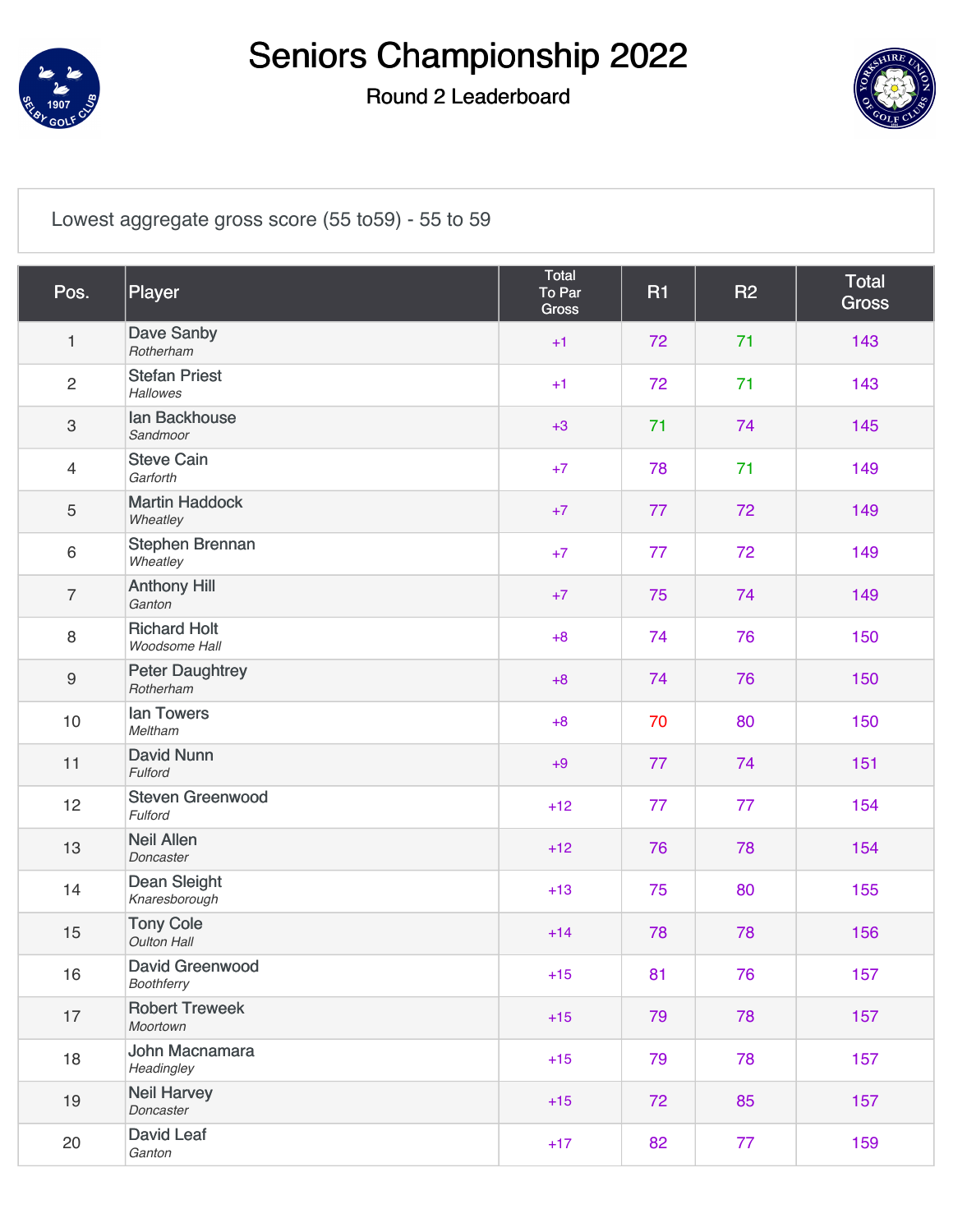



| 21 | <b>Kevin Parkes</b><br>Lindrick                 | $+17$ | 77 | 82 | 159 |
|----|-------------------------------------------------|-------|----|----|-----|
| 22 | <b>Desmond Lawson</b><br>Darrington             | $+18$ | 79 | 81 | 160 |
| 23 | <b>John Shaw</b><br>Horsforth                   | $+18$ | 79 | 81 | 160 |
| 24 | <b>Kevin Henman</b><br>Scarborough South Cliff  | $+18$ | 79 | 81 | 160 |
| 25 | <b>Stephen Bradley</b><br>Knaresborough         | $+19$ | 80 | 81 | 161 |
| 26 | <b>Frank Greaves</b><br>Huddersfield            | $+20$ | 77 | 85 | 162 |
| 27 | <b>Chris Coward</b><br>The Oaks                 | $+21$ | 81 | 82 | 163 |
| 28 | <b>Paul White</b><br>Moortown                   | $+21$ | 80 | 83 | 163 |
| 29 | <b>Mark Charity</b><br>Wortley                  | $+22$ | 85 | 79 | 164 |
| 30 | <b>Jason Shaw</b><br>Pontefract                 | $+22$ | 84 | 80 | 164 |
| 31 | <b>Nigel Bolam</b><br>Huddersfield              | $+22$ | 78 | 86 | 164 |
| 32 | <b>Richard Pallister</b><br><b>Rudding Park</b> | $+23$ | 83 | 82 | 165 |
| 33 | <b>Stephen Pybus</b><br>Ganton                  | $+23$ | 83 | 82 | 165 |
| 34 | John Lawton<br>Outlane                          | $+23$ | 81 | 84 | 165 |
| 35 | Sean Needham<br>Lindrick                        | $+24$ | 84 | 82 | 166 |
| 36 | <b>Neil Audsley</b><br>Fulford                  | $+25$ | 89 | 78 | 167 |
| 37 | <b>Nick Dodsworth</b><br>Knaresborough          | $+25$ | 80 | 87 | 167 |
| 38 | <b>James Ward</b><br>Crosland Heath             | $+26$ | 86 | 82 | 168 |
| 39 | Simon Edmondson<br>Fulford                      | $+26$ | 82 | 86 | 168 |
| 40 | <b>Richard Fisher</b><br>Garforth               | $+27$ | 84 | 85 | 169 |
| 41 | <b>Adam Squire</b><br>Scarcroft                 | $+27$ | 79 | 90 | 169 |
| 42 | <b>David Lockett</b><br><b>Rudding Park</b>     | $+28$ | 84 | 86 | 170 |
| 43 | lan Land<br><b>Moor Allerton</b>                | $+32$ | 86 | 88 | 174 |
| 44 | <b>Richard Bradbury</b><br>Wakefield            | $+35$ | 89 | 88 | 177 |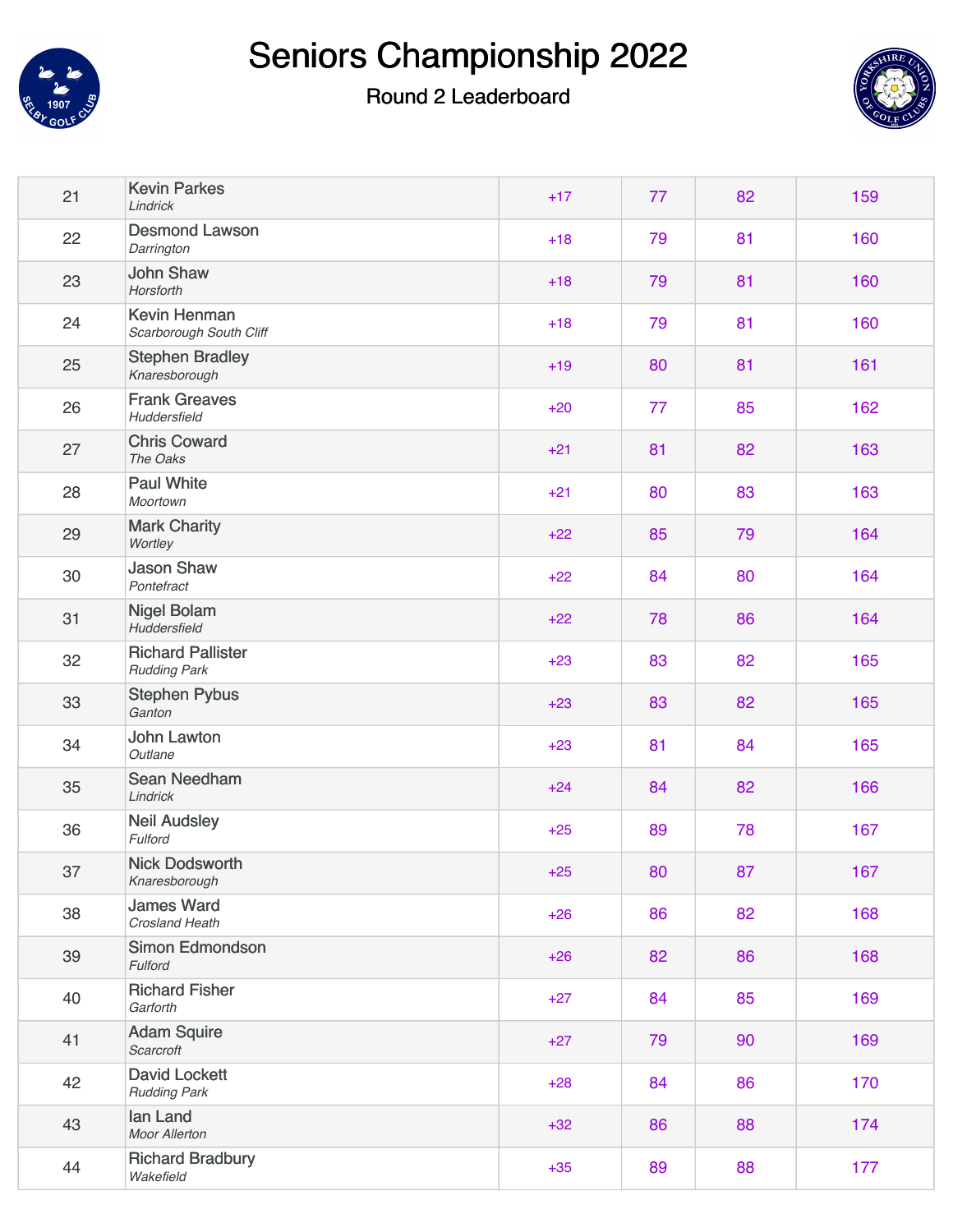



| 45         | David Firth<br>Knaresborough           | $+37$                    | 87 | 92         | 179        |
|------------|----------------------------------------|--------------------------|----|------------|------------|
| 46         | <b>Andrew Webster</b><br>Ganton        | $+38$                    | 88 | 92         | 180        |
| 47         | <b>John Hewitt</b><br><b>Hickleton</b> | $+42$                    | 89 | 95         | 184        |
| 48         | <b>Mark Spriggs</b><br>Huddersfield    | $+55$                    | 91 | 106        | 197        |
| <b>DNF</b> | <b>Mark Metcalfe</b><br>York           | $\overline{\phantom{a}}$ | 82 | <b>DNF</b> | <b>DNF</b> |
| <b>DNF</b> | <b>Andrew Greetham</b><br>Beverley     | $\sim$                   | 84 | <b>DNF</b> | <b>DNF</b> |
| <b>DNF</b> | <b>Chris Wallis</b><br>Garforth        | $\sim$                   | 91 | <b>DNF</b> | <b>DNF</b> |
| <b>DNF</b> | <b>Mark Oswald</b><br>Boothferry       | $\sim$                   | 91 | <b>DNF</b> | <b>DNF</b> |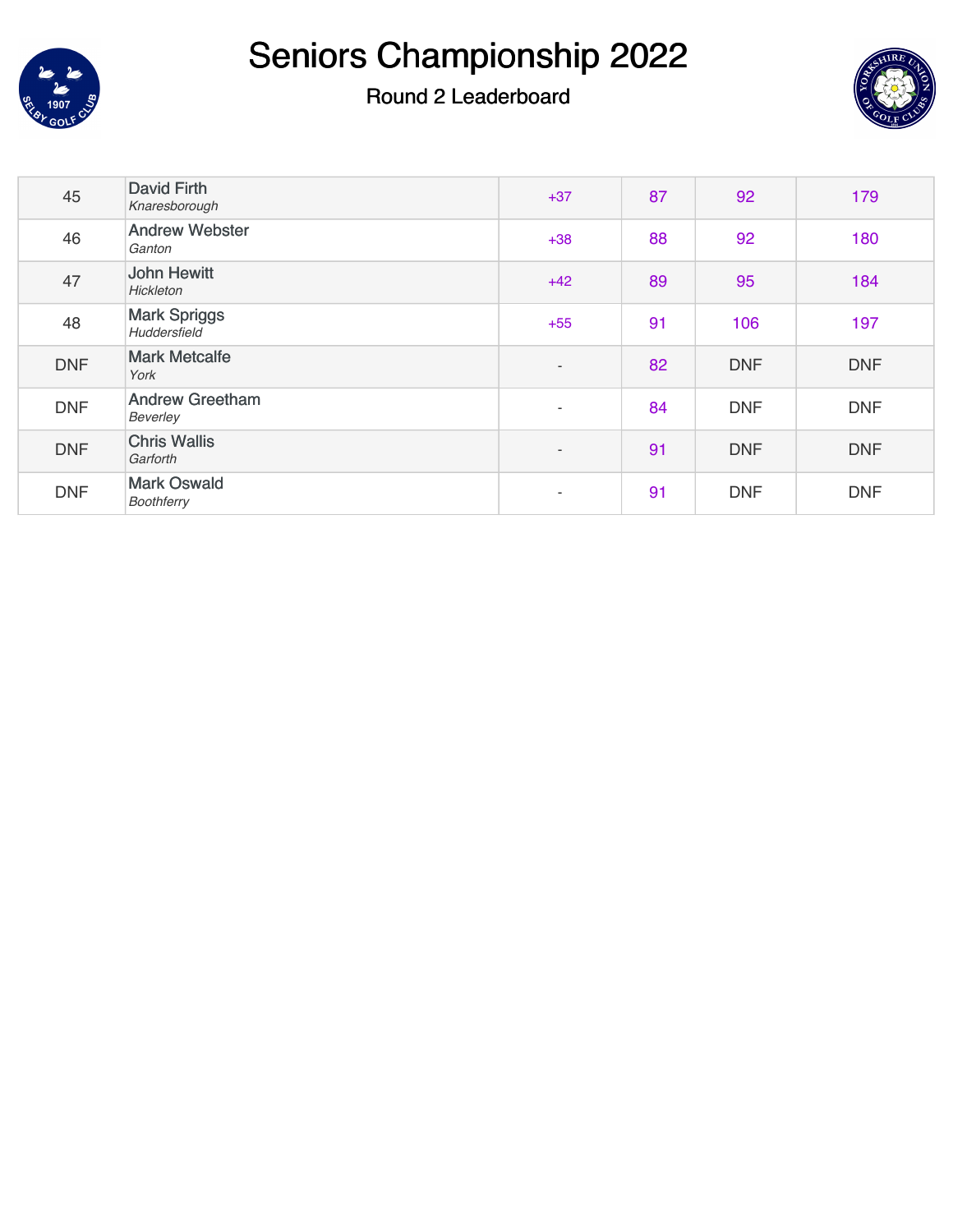

### Round 2 Leaderboard



#### [Lowest aggregate gross score \(60 to 64\) - 60 to 64](https://static.golfgenius.com/v2tournaments/8198038276502747775?called_from=&round_index=2)

| Pos.             | Player                                                 | Total<br>To Par<br>Gross | <b>R1</b> | R2 | <b>Total</b><br><b>Gross</b> |
|------------------|--------------------------------------------------------|--------------------------|-----------|----|------------------------------|
| $\mathbf{1}$     | Chris Ingham<br>Halifax West End                       | $+4$                     | 72        | 74 | 146                          |
| $\overline{2}$   | <b>Andrew Whitworth</b><br><b>Halifax Bradley Hall</b> | $+8$                     | 77        | 73 | 150                          |
| 3                | <b>Andrew Westwell</b><br>Selby                        | $+8$                     | 74        | 76 | 150                          |
| $\overline{4}$   | <b>Andy King</b><br>Garforth                           | $+9$                     | 78        | 73 | 151                          |
| 5                | <b>Mark Lawson</b><br>Garforth                         | $+12$                    | 75        | 79 | 154                          |
| 6                | <b>Andrew Marson</b><br>Hornsea                        | $+16$                    | 78        | 80 | 158                          |
| $\overline{7}$   | <b>Charles Turner</b><br>Howley Hall                   | $+17$                    | 80        | 79 | 159                          |
| 8                | <b>Alan Shearer</b><br><b>Forest Park</b>              | $+18$                    | 81        | 79 | 160                          |
| $\boldsymbol{9}$ | <b>Andrew Clarke</b><br>Oakdale                        | $+18$                    | 79        | 81 | 160                          |
| 10               | <b>Graham Cox</b><br>Woodsome Hall                     | $+18$                    | 78        | 82 | 160                          |
| 11               | <b>Clive Mcfadzean</b><br>Halifax Bradley Hall         | $+18$                    | 77        | 83 | 160                          |
| 12               | <b>Philip Cross</b><br>Hornsea                         | $+19$                    | 81        | 80 | 161                          |
| 13               | lan Clarke<br>Lindrick                                 | $+19$                    | 80        | 81 | 161                          |
| 14               | <b>Stuart Johnson</b><br>Wortley                       | $+19$                    | 79        | 82 | 161                          |
| 15               | <b>Brian Mould</b><br>Otley                            | $+21$                    | 80        | 83 | 163                          |
| 16               | <b>John Barrett</b><br>Moortown                        | $+24$                    | 85        | 81 | 166                          |
| 17               | <b>Paul Taylor</b><br><b>Halifax Bradley Hall</b>      | $+24$                    | 84        | 82 | 166                          |
| 18               | <b>Nicholas Hughes</b><br>Romanby                      | $+26$                    | 89        | 79 | 168                          |
| 19               | <b>Keith Geal</b><br>Silkstone                         | $+26$                    | 87        | 81 | 168                          |
| 20               | <b>Peter Wolstenholme</b><br>Pike Hills                | $+26$                    | 84        | 84 | 168                          |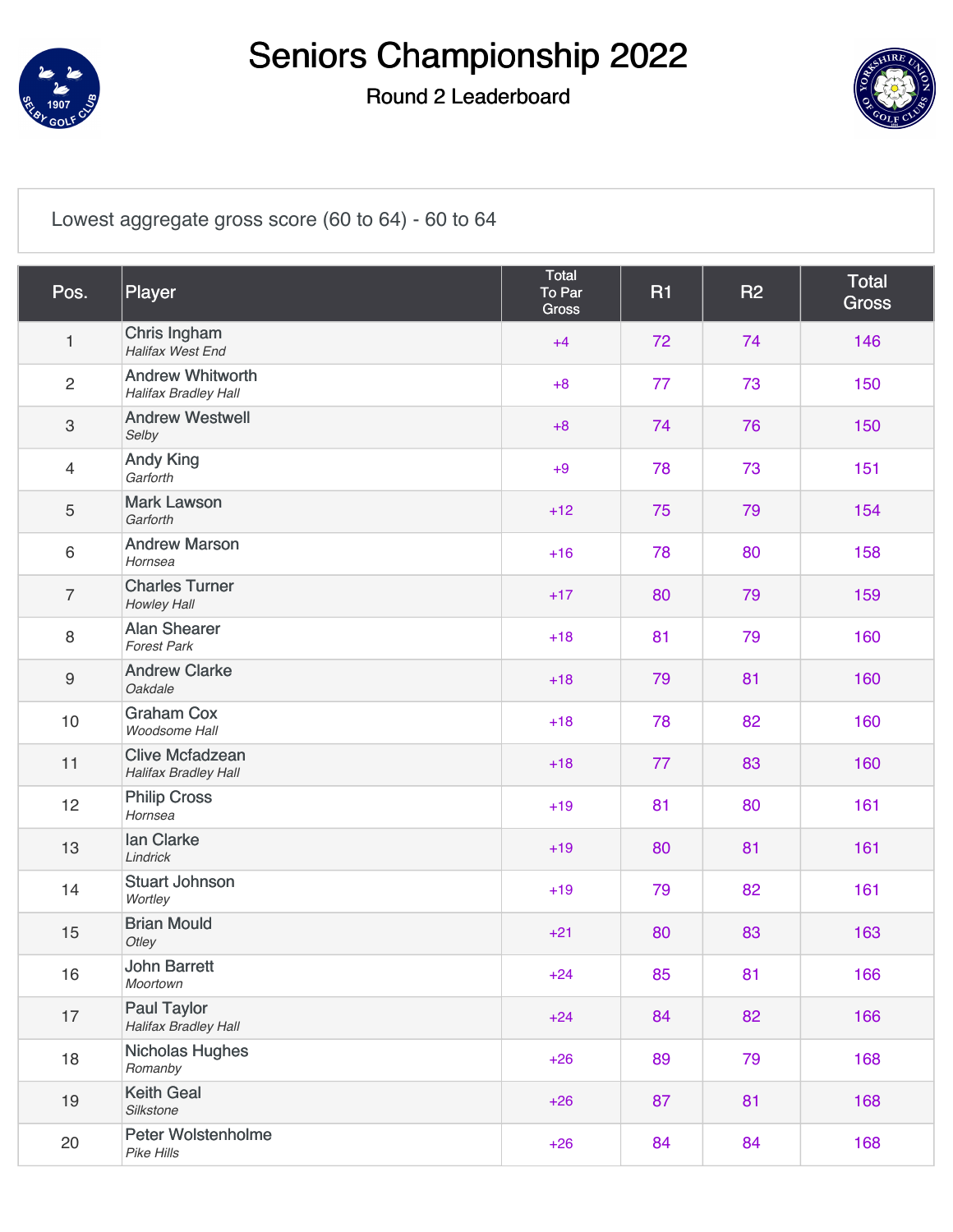



| 21         | Keith Prytherch<br>Saltburn             | $+27$                    | 91        | 78         | 169        |
|------------|-----------------------------------------|--------------------------|-----------|------------|------------|
| 22         | <b>Terry Gills</b><br>York              | $+27$                    | 88        | 81         | 169        |
| 23         | Lee Holmes<br>Keighley                  | $+29$                    | 90        | 81         | 171        |
| 24         | <b>Jamie McPhillips</b><br>Romanby      | $+30$                    | 88        | 84         | 172        |
| 25         | <b>Stuart Hinchliffe</b><br>Hallamshire | $+31$                    | 89        | 84         | 173        |
| 26         | Phillip Joynes<br>Scarcroft             | $+31$                    | 87        | 86         | 173        |
| 27         | Ian Norman<br>Fulford                   | $+39$                    | 91        | 90         | 181        |
| 28         | <b>Andrew Wright</b><br>Wortley         | $+47$                    | 93        | 96         | 189        |
| <b>WD</b>  | <b>Andy Holmes</b><br>Kirkbymoorside    | $\overline{\phantom{a}}$ | 84        | <b>WD</b>  | <b>WD</b>  |
| <b>WD</b>  | <b>Graham Dobbs</b><br>Rotherham        | $\overline{\phantom{a}}$ | 86        | <b>WD</b>  | <b>WD</b>  |
| <b>WD</b>  | <b>Bernard Fee</b><br>Huddersfield      | $\overline{\phantom{a}}$ | <b>WD</b> |            | <b>WD</b>  |
| <b>WD</b>  | <b>Bryan Sewell</b><br>Wakefield        | $\overline{\phantom{a}}$ | <b>WD</b> |            | <b>WD</b>  |
| <b>NR</b>  | <b>John Enos</b><br>York                | $\overline{\phantom{a}}$ | <b>NR</b> | 83         | <b>NR</b>  |
| <b>DNF</b> | <b>Johnny Lawrence</b><br>Moor Allerton | $\overline{\phantom{a}}$ | 82        | <b>DNF</b> | <b>DNF</b> |
| <b>DNF</b> | <b>Tim Kent</b><br>Selby                |                          | 85        | <b>DNF</b> | <b>DNF</b> |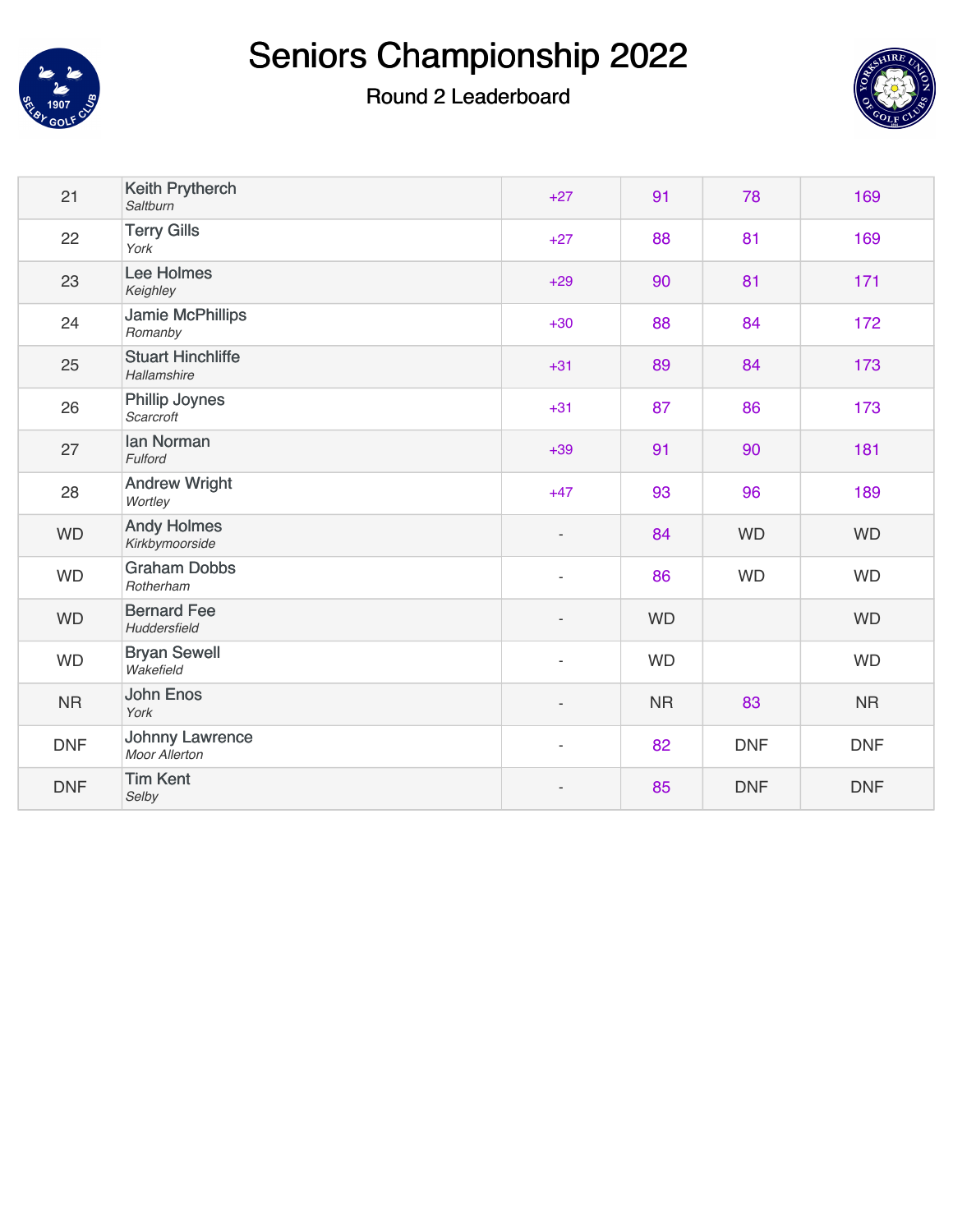

### Round 2 Leaderboard



[Lowest aggregate gross score \(65 to 69\) - 65 to 69](https://static.golfgenius.com/v2tournaments/8198038297038060162?called_from=&round_index=2)

| Pos.           | Player                                             | Total<br>To Par<br><b>Gross</b> | <b>R1</b>    | R <sub>2</sub> | <b>Total</b><br><b>Gross</b> |
|----------------|----------------------------------------------------|---------------------------------|--------------|----------------|------------------------------|
| 1              | <b>Neil Crapper</b><br>York                        | $+17$                           | 76           | 83             | 159                          |
| $\overline{c}$ | <b>Stephen Mason</b><br>Wakefield                  | $+18$                           | 76           | 84             | 160                          |
| 3              | <b>Andrew Collings</b><br>Wortley                  | $+20$                           | 87           | 75             | 162                          |
| $\overline{4}$ | <b>Michael Sowerby</b><br>Doncaster Town Moor      | $+21$                           | 82           | 81             | 163                          |
| 5              | <b>Simon Plumbe</b><br>Rotherham                   | $+23$                           | 84           | 81             | 165                          |
| 6              | <b>Stewart Lobley</b><br><b>Bingley St Ives</b>    | $+23$                           | 82           | 83             | 165                          |
| $\overline{7}$ | <b>Andrew Kidd</b><br>Saltburn                     | $+24$                           | 84           | 82             | 166                          |
| 8              | <b>Martin Hoyland</b><br>Lees Hall                 | $+29$                           | 86           | 85             | 171                          |
| 9              | <b>Geoffrey Stericker</b><br>Fulford               | $+30$                           | 85           | 87             | 172                          |
| 10             | <b>Stephen Deighton</b><br>Scarborough South Cliff | $+34$                           | 85           | 91             | 176                          |
| 11             | <b>Randolph Holt</b><br>Low Laithes                | $+34$                           | 81           | 95             | 176                          |
| 12             | <b>John Broadbent</b><br>Halifax                   | $+39$                           | 89           | 92             | 181                          |
| 13             | <b>Robin Merchant</b><br>Huddersfield              | $+41$                           | 93           | 90             | 183                          |
| <b>O</b> DNF   | <b>Marshall Newman</b><br>Leeds Golf Centre        | $\overline{\phantom{m}}$        | <b>O</b> DNF |                | <b>O</b> DNF                 |
| <b>O</b> DNF   | <b>Mark Wood</b><br>Garforth                       | $\overline{\phantom{a}}$        | 84           | <b>O</b> DNF   | <b>O</b> DNF                 |